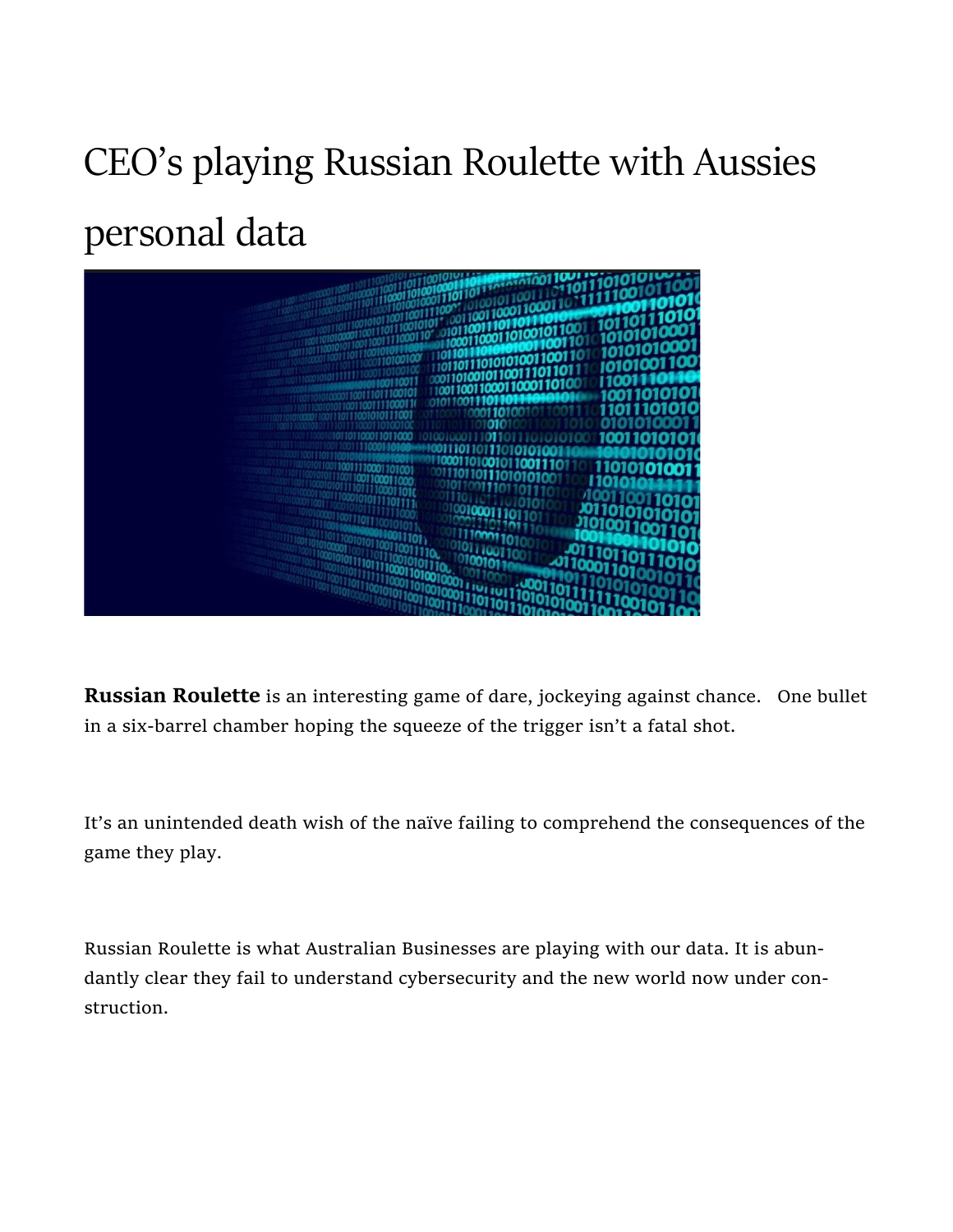Australians live in a different world to circa 2000. Our bubble of protection is now an open fissure for any who dares to enter the rabbit warren into Alice's Wonderland and seek to discover what they can.

Two thousand and eighteen has shaped a new world, a frontier where privacy in some accidental fashion is no longer our own. The custodians of all we consider sacred, have failed our trust - not through sinister intent, but through naivety and compromise for the sake of minimising expenditure and investment.

The release of the OAIC Notifiable Data Breaches Second Quarterly Report last week, revealed disturbing trends around the security of our information and what value is placed on its protection – none it seems!

As harsh a comment it maybe, valuing protection can only ever be measured by commitment to invest in initiatives to ensure its safeguard.

Information into our lives and who we are and what we do, is now a biddable auction given the failure by Australian Businesses to secure our data.

The OAIC's Report, is a damning condemnation surrounding businesses failure to protect the privacy of Australians and the information held on us.

It shows an alarming number of data breaches throughout June, were due to human error or phishing attacks, which is not a surprise. For all the rhetoric we hear about data protection, it seems actions are failing to marry to the words that are spoken.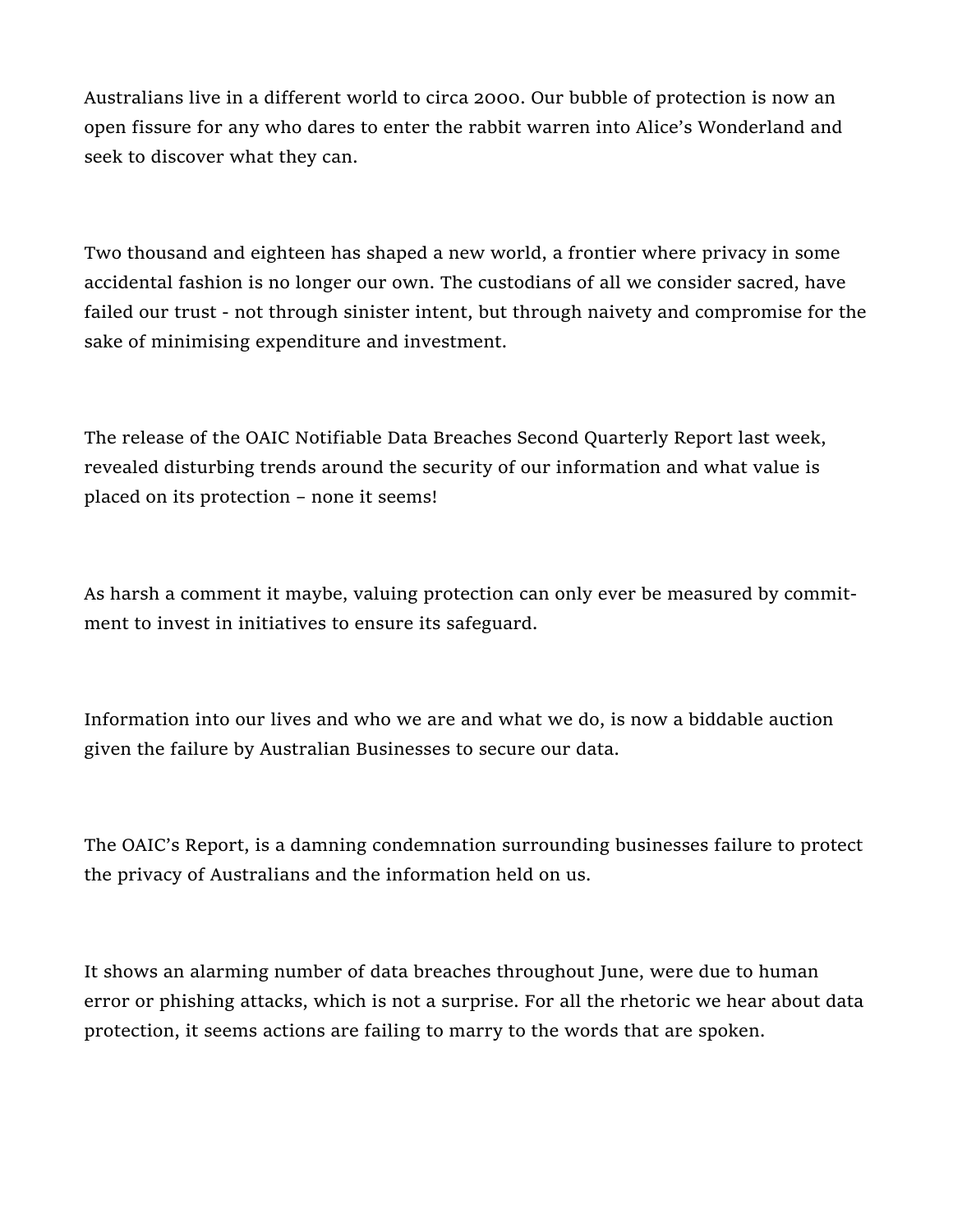Through investment, reducing data breaches can be managed with the right level of cybersecurity training, not just buying more technology.

Human error is the primary contributing factor behind data breaches and why they occur. Thirty-six percent were reported last quarter, which could have been prevented.

What was preventable, has been a tinkering around the edges - a piece-meal attempt to satisfy legislative requirements.

During the March quarter, over 1 million Australians were impacted by data breaches - 90 reported in June were more than the first quarter combined:

1.

- 1. 42% involved your personal financial information
- 2. 39% identity theft your drivers licence details, your passport details, your home address and your date of birth could have been lost
- 3. 19% Tax File Number add this to Identity theft and a person's entire financial future is at risk

Statistics paint a picture of many sorts – Security In depth's most recent research supports many of the OAIC findings. The canvass we paint is despairing:

• 75% of breaches over the last three months directly relate to staff error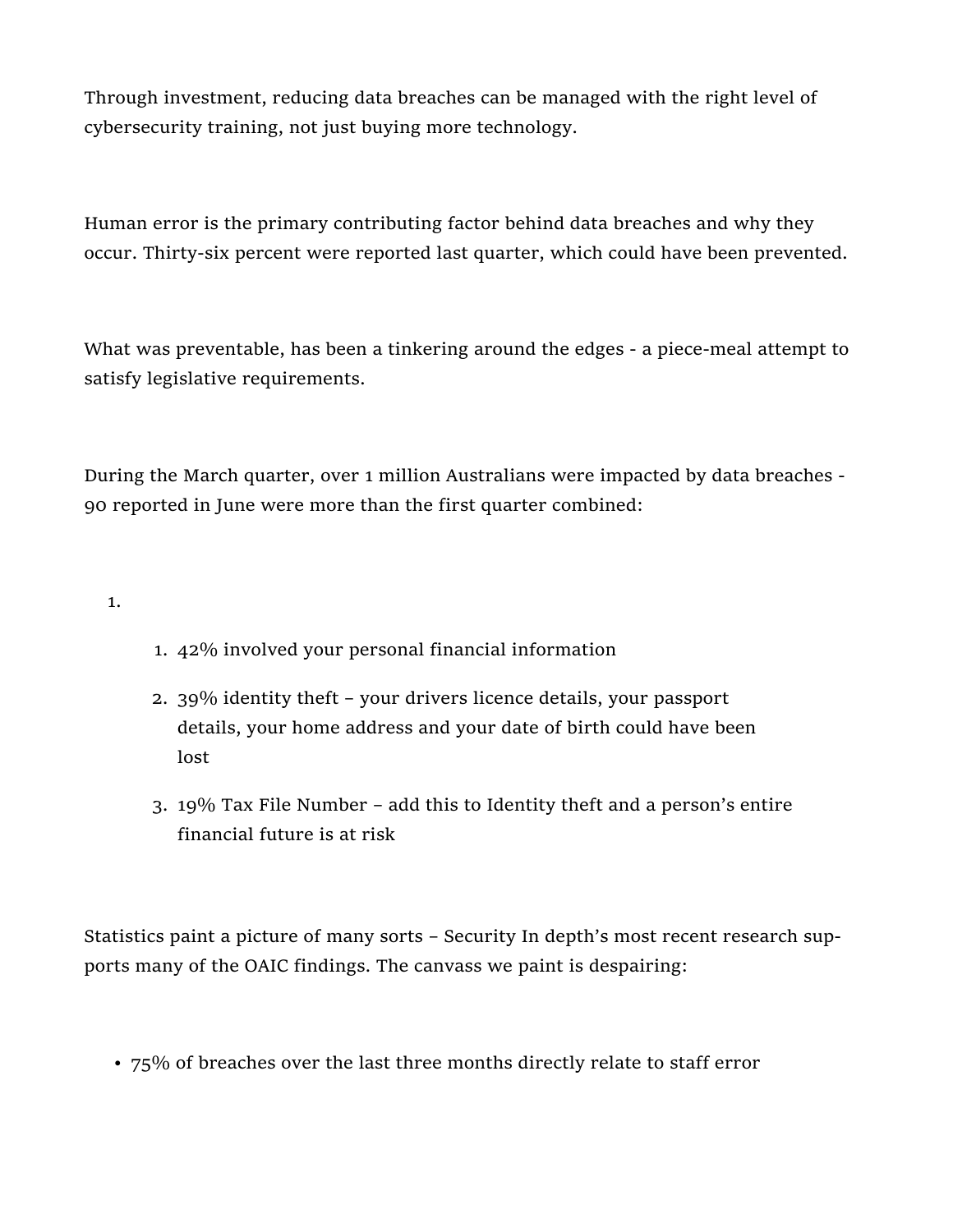- Organisations have increased spending on Cyber technology by 7% in the last financial year – mostly the top end of town
- 70% have not increased investment in security
- Security specialisation within Corporate Australia rose only 2% with most security specialists being employed by either Government or multi-nationals
- 85% of companies don't have a dedicated security staff member
- 91% of ICT staff still attest to difficulty with management's reluctance to increase spending on cybersecurity in 2018
- 42% of all companies have no security framework. No policies, no procedures, no governance
- 35% using basic security practices like those recommended by the ASD (Australian Signals directorate)

Significant failure exists in Governance – 63% of businesses have no security awareness training and 65% of security personnel work for the CIO – this leads to technology-based solutions rather than good governance.

Corporate Australia is not taking cybersecurity seriously. The statistics are a bewildering tale, most disturbing is the evidence around how many Australian companies and businesses choose to roll the dice and play their version of Russian Roulette and their willingness to gamble with our privacy.

The numbers will increase, the costs for managing cyber Incidents will continue to escalate out of control, and we are yet to see the true residual damage incurred to individuals who have been impacted by a breach.